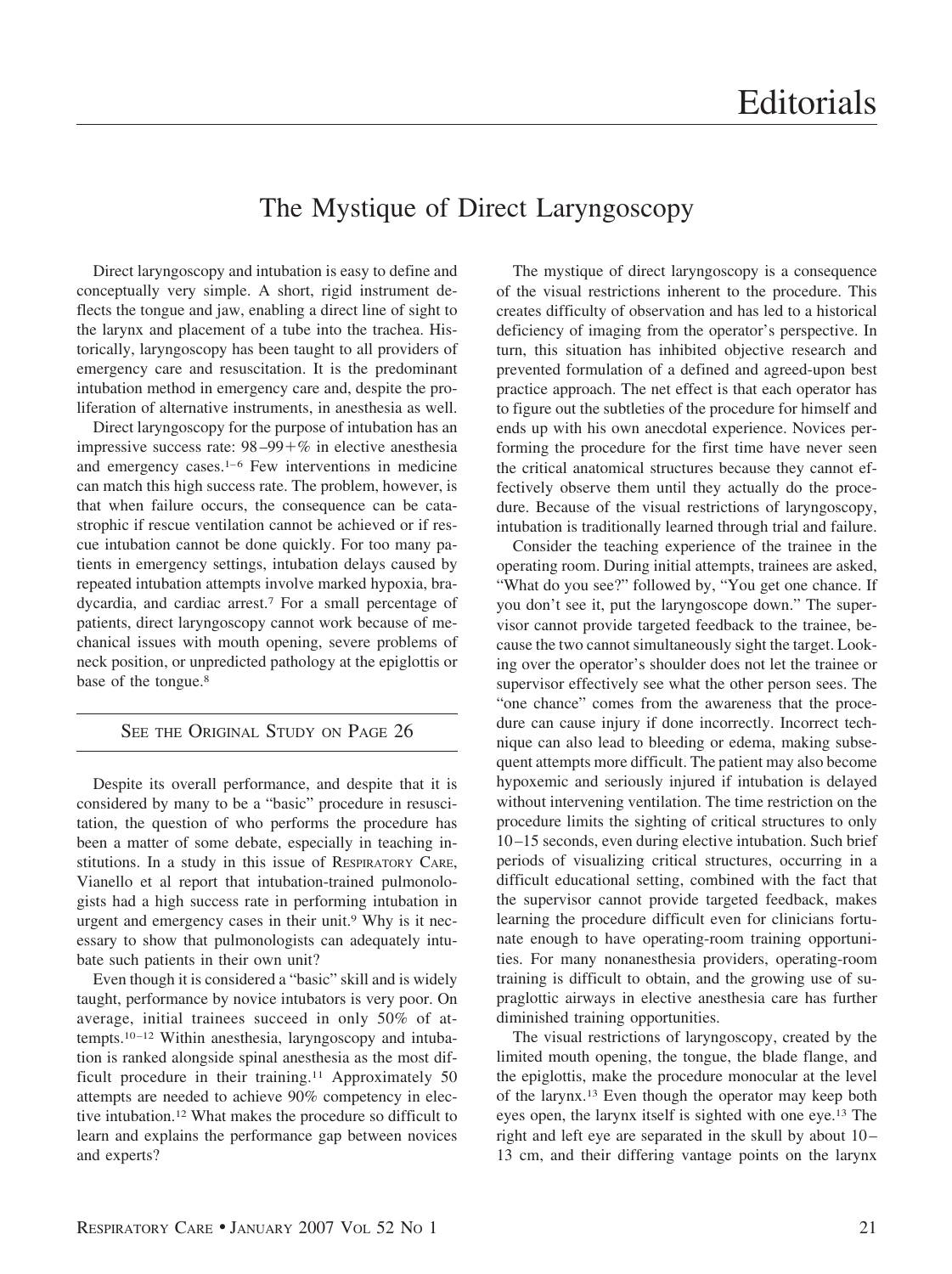cannot be fused to create stereoscopic sight. The procedure is visually analogous to looking down a narrow pipe a distance of 30–45 cm at a target the size of a quarter. The brain ignores the image from the nondominant eye. This occurs subconsciously, through a phenomenon called binocular suppression. This phenomenon is well known in target sports, and identification of ocular dominance (the targeting eye) is the first step in training for archery or riflery. This should be a standard aspect of laryngoscopy training as well. A novice initially attempting laryngoscopy rotates his or her head from side to side to determine which eye to sight with. Even experienced operators may not be aware of how they actually sight the larynx. When I was first experimenting with my head-mounted camera for imaging laryngoscopy (the Airway Cam, Airway Cam Technologies, Wayne, Pennsylvania), I explained monocular sighting to the chairman of an anesthesia department who had 40 years of intubation experience.<sup>14</sup> He steadfastly believed he sighted the target with both eyes, until during an intubation I asked him to hold his head still after sighting the target, and I then sequentially covered one eye and the other with an index card. Covering the nondominant eye did not affect his view of the target, whereas covering the dominant eye made the target disappear.

In addition to monocular sighting, there is another variable involved in sighting the target, and that has to do with accommodation distance. Though it is commonly believed that novice intubators are more likely to be too close to the target (incorrectly thought to prevent binocular sight, which does not occur at the level of the larynx, regardless of distance), the eye-to-target distance is determined primarily not by experience but by the accommodation (or focusing) distance of the operator. The accommodation distance is a function of age and intrinsic ocular issues. For some operators, corrective lenses can be very helpful.

We have made learning and skill acquisition of laryngoscopy more difficult than it has to be, by failing to realize how visual restrictions impact skill acquisition, performance, and best practice. We have failed to define and teach a best practice approach to all operators from the outset of training. The procedure can be intensively visually studied, before initial practice on patients, using imaging from the operator's perspective.<sup>10,14-19</sup> There is a best practice approach— characterized by the importance of epiglottoscopy, ear-to-sternal notch patient positioning, bimanual laryngoscopy, straight-to-cuff stylet shaping, and an in-depth understanding of laryngeal anatomy.<sup>20-26</sup>

The study by Vianello et al<sup>9</sup> reiterates what we've learned from prior studies—namely, that operators with sufficient training can perform the procedure adequately. The challenge going forward is to improve the effectiveness of our teaching, so that from the beginning we demystify the procedure and define and teach a best practice approach. With the subtleties revealed and the mystique removed, along with intensive videography from the operator's perspective, novice trainees can become more competent faster.10 The performance goal of emergency laryngoscopy should not simply be plastic in the trachea. It must be first-pass success and the avoidance of hypoxemia, regurgitation, hemodynamic instability, and other untoward effects that accompany repeated intubation attempts.7,26

The last challenge we face is not to accept the 0.5–1.0% failure rate that can occur with standard laryngoscopy. This means augmenting direct laryngoscopy with imaging as needed, immediately from the outset, so we can universally achieve first-pass success, even if the direct view is not adequate to intubate under direct vision. Examples of this include imaging technology on the laryngoscope and, better yet, on the stylet.27–30 This margin of safety should become a standard of care. Given the tremendous advances in medicine, and the routine daily miracles in surgery and other therapeutic interventions, why, as clinicians caring for critically ill patients, do we accept the notion that placing a tube 15 cm from the mouth is a "hit or miss" event? Widespread implementation of a best practice approach to direct laryngoscopy, coupled with fiberoptic or other imaging to augment initial laryngoscopy, holds great promise for improved patient safety and outcomes in emergency airway management.

**Richard M Levitan MD**

Airway Cam Technologies Wayne, Pennsylvania and Department of Emergency Medicine Albert Einstein Medical Center Philadelphia, Pennsylvania

## **REFERENCES**

- 1. Wilson ME, Spiegelhalter D, Robertson JA, Lesser P. Predicting difficult intubation. Br J Anaesth 1988;61(2):211–216.
- 2. Heidegger T, Gerig HJ, Ulrich B, Kreienbuhl G. Validation of a simple algorithm for tracheal intubation: daily practice is the key to success in emergencies–an analysis of 13,248 intubations. Anesth Analg 2001;92(2):517–522.
- 3. Williams KN, Carli F, Cormack RS. Unexpected, difficult laryngoscopy: a prospective survey in routine general surgery. Br J Anaesth 1991;66(1):38–44.
- 4. Levitan RM, Rosenblatt B, Meiner EM, Reilly PM, Hollander JE. Alternating day emergency medicine and anesthesia resident responsibility for management of the trauma airway: a study of laryngoscopy performance and intubation success. Ann Emerg Med 2004; 43(1):48–53.
- 5. Burkle CM, Walsh MT, Harrison BA, Curry TB, Rose SH. Airway management after failure to intubate by direct laryngoscopy: outcomes in a large teaching hospital. Can J Anaesth 2005;52(6):634– 640.
- 6. Adnet F, Racine SX, Borron SW, Clemessy JL, Fournier JL, Lapostolle F, Cupa M. A survey of tracheal intubation difficulty in the